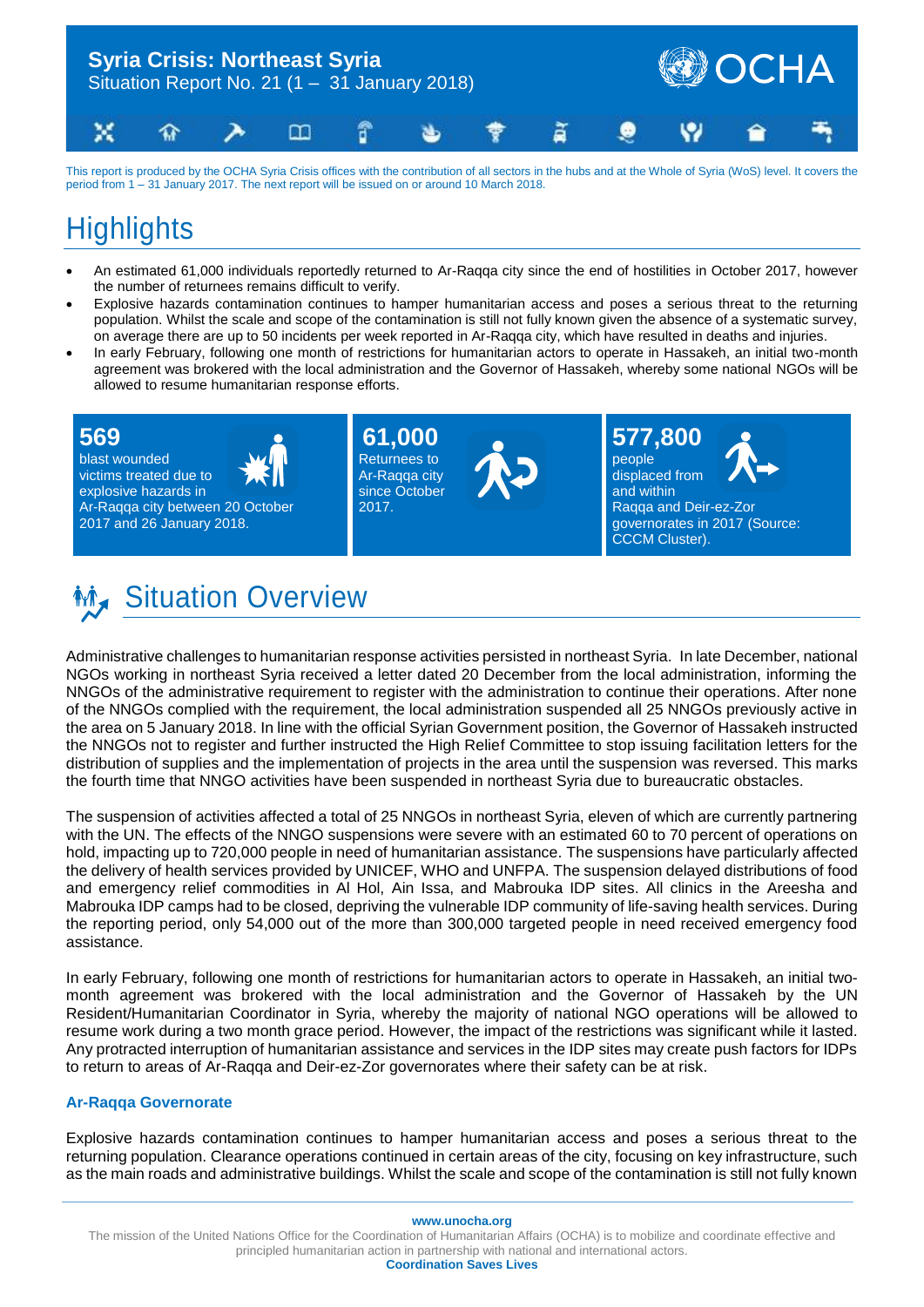given the absence of a systematic survey, on average there are up to 50 incidents per week reported in Ar-Raqqa city, which have resulted in deaths and injuries.

According to the U.S.-led Coalition, explosive hazards reportedly killed 255 civilians between 20 October and 3 January. In addition, NGO partners estimate more than 569 individuals sustained blast-related injuries in the city between 20 October and 26 January. Humanitarian actors continue to caution that in the absence of a systematic explosive hazard survey, most areas of the city, including residential areas, remain potentially contaminated with explosive remnants of war (ERWs) and express concern that the provision of broad humanitarian assistance in Ar-Raqqa city could create an unsafe pull factor for IDPs. Humanitarian actors agree that humanitarian response activities should advance slowly and with caution (1) in neighborhoods where conditions are met for return, (2) be based on needs and security assessments, (3) be balanced with the response outside the city and in IDP sites to avoid creating pull factors, (4) continue harmonized and coherent messaging to the population and advocacy with authorities at various levels on safe and voluntary returns, and (5) continue and reinforced mine risk education activities.

A UN field visit to Ar-Raqqa city in mid-January found that the pace and scale of returns continues to increase despite the risk of explosive hazards, lack of basic services (water, electricity, etc.) and lack of economic opportunities. Returns as well as the re-opening of bakeries and shops continued to be reported in Ar-Raqqa city particularly in Al-Mashlab and Al-Rumaila neighborhoods. Overall, over 60,000 estimated returns to Raqqa city have been reported since October 2017. Al-Mashlab neighborhood has reportedly reached its maximum capacity, with an estimated 8,000 to 10,000 households currently residing in the neighborhood.

Markets are reportedly functioning in the city; however, food assistance was not distributed in Ar-Raqqa city during the reporting period. Availability of drinking water, electricity as well as health and education services remains limited. The main water station serving Ar-Raqqa city and surrounding areas is only able to function at a limited capacity due to significant water network damage. While water trucking activities are occurring in some neighborhoods, most neighborhoods continue to face a severe shortage of safe drinking water. Water trucking is reportedly available in the Al-Jazrah, al-Tayyar, Rumaila, Al-Haseiwa and Al-Berazy Square neighborhoods. During the reporting period, an estimated 8 million liters of fuel was distributed to schools, bakeries and some households. WASH and mine action actors are cautiously scaling-up their response inside city, although the conditions for voluntary, informed, safe and dignified returns are not in place.

Priority needs across Ar-Raqqa city include systematic explosive hazard survey, marking and clearance of areas potentially contaminated by explosive hazards, risk education campaigns, provision of drinking water, reconstruction support, and increased winter supplies. Priority needs in Al-Mashlab neighborhood reportedly include survey, marking and clearance of areas which might be affected by the presence of explosive hazards, as well as the provision of risk education campaigns, food assistance and emergency relief commodities including winterization items, rehabilitation of shelters, electrical and water systems and rubble removal. Neighborhood councils were recently established to identify community needs and support service provision.

For the first time since the Islamic State of Iraq and the Levant (ISIL) took control over Raqqa, students in Ar-Raqqa governorate sat for school exams in late January. Written exams were conducted for students in approximately 180 schools in Al Thawra district of Ar-Raqqa province, where more than 50,000 students from elementary and intermediate schools are taking their first examination in Al-Tabqa city, Al-Jarnya sub-district and Al-Mansoura subdistrict. Schools are not currently operating in Ar-Raqqa city.

#### **Deir-ez-Zor Governorate**

The south-western part of Deir-ez-Zor governorate is currently largely under the Government of Syria (GoS) control, parts of northern and central Deir-ez-Zor governorate are under SDF control, while ISIL still controls pockets along the Syrian-Iraqi border, few communities along the eastern bank of the Euphrates river and across the south-western border of Deir-ez-Zor governorate with Homs governorate.

Airstrikes in Deir-ez-Zor governorate continue to result in civilian casualties. On 24 January, 15 civilians, including seven women, were reportedly killed in airstrikes on Al Sha'fa town in the countryside of Abu Kamal in Deir-Ez-Zor governorate. Civilians also face the danger of explosive hazards in Deir-ez-Zor governorate which ISIL reportedly planted before retreating from the area. Approximately 13 civilians were killed due to explosive hazards in the last week of January.

Over the last few months, government officials have reportedly increased their visits to Deir-Ez-Zor city with a view to activating basic services in the city, and to plan for further repairs of the city's infrastructure. Most line ministries officially stipulated that all civil servants who had fled the governorate/city were to return and resume their jobs in the governorate. Many displaced civil servants, however, have reportedly expressed concerns regarding their compelled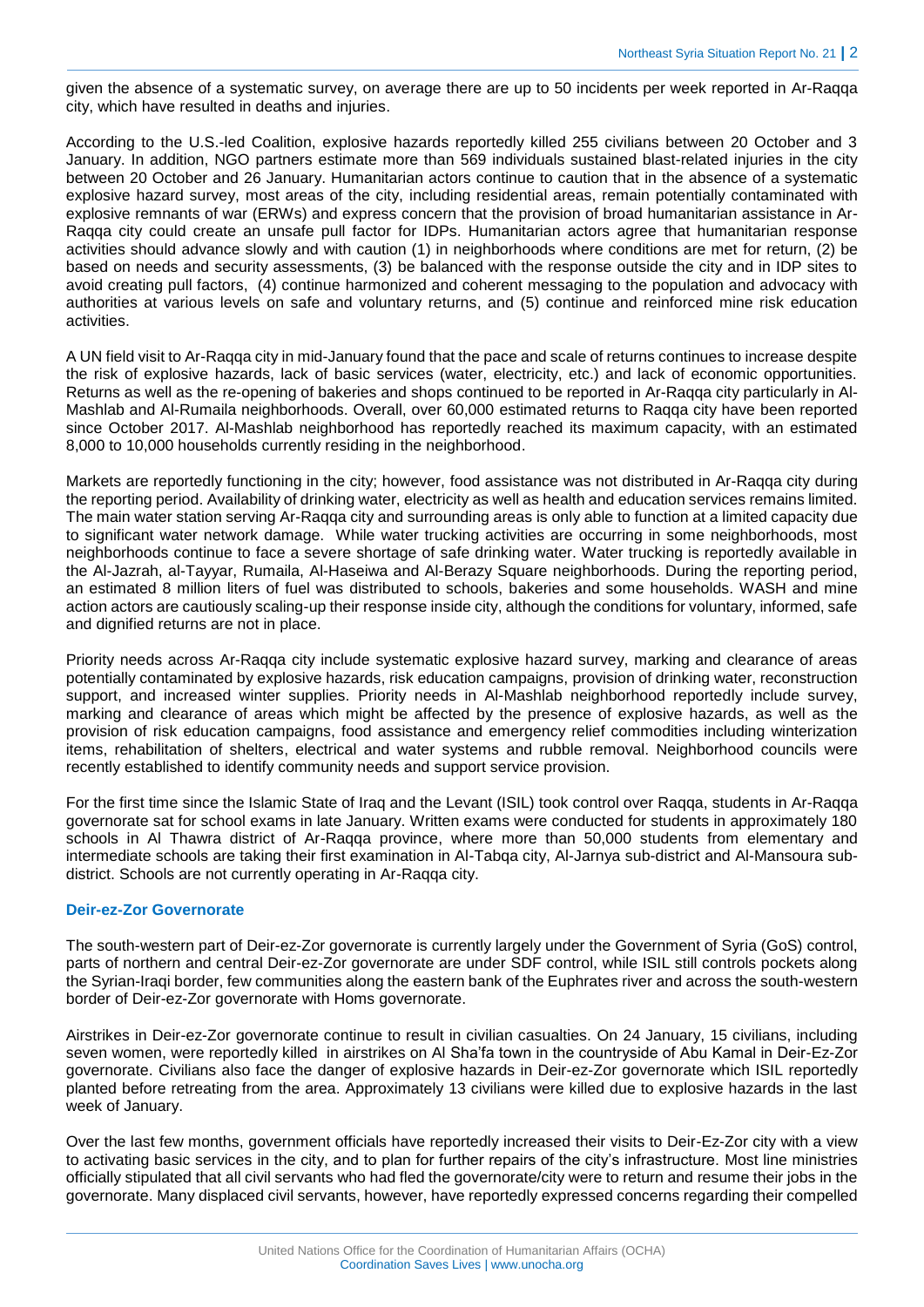return, especially as they fear not being able to find adequate housing. By the end of January, an estimated 8,125 government employees returned to Deir-ez-Zor city, though overwhelmingly without their families.

In Deir-ez-Zor city, the majority of streets of several neighborhoods remain closed and largely inaccessible due to the accumulated rubble, and rubble removal only took place along the main roads between the neighbourhoods. Areas that have been affected by the conflict, including in the urban perimeter of the city, are also at high risk of being contaminated with explosive hazards, representing a potential threat for civilians to these areas. The technical capacity of the authorities and available equipment to survey and remove explosive hazards is not sufficient. The Assad Hospital is only partially operational, and while the military hospital and a medical facility in the Al-Qasour neighborhood sometimes accept patients that cannot be treated at the Assad hospital. All three facilities remain unable to satisfy the demand for medical support in Deir-ez-Zor city.



More than 255,700 people were displaced from and within Deir-ez-Zor governorate and an estimated 322,100 people from and within Ar-Raqqa governorate in 2017, according to the Camp Coordination and Camp Management (CCCM) Cluster. Displacement data for mid- to late January is unavailable due to operational challenges.

#### **Ar-Raqqa governorate**

Further large scale displacements are unlikely. Conditions are still not in place for the safe, dignified and sustainable return of IDPs.

#### **Deir-ez-Zor governorate**

During the reporting period, civilian displacement continued due to ongoing hostilities between SDF and ISIL in the southeastern and eastern countryside of Deir-ez-Zor amid displacement towards the SDF-held areas and other areas. On 8 January, more than 150 families were reported to have been displaced from Hajin and Abo Al Hassan villages in the eastern rural DZ towards the desert as a result of a severe fighting between SDF and ISIL.



During the reporting period, thousands of IDPs returned to their homes in Deir-ez-Zor governorate including an estimated 700 IDPs who reportedly left Mabrouka camp to return to their homes in Deir-ez-Zor governorate. Reports also indicate that the GoS has declared the Abu Kamal and Al Mayadin sub-district in eastern Deir-ez-Zor governorate "cleared" for civilian returns, noting that there is no official confirmation from mine action partners as to whether the conditions in the areas are conducive for safe and dignified returns. To date, some 15,000 individuals have returned to the areas, and further return movement is anticipated.

In the absence of surveys conducted by humanitarian mine action organizations, no detailed information is currently available on actual levels of contamination in areas of return and on the standard followed in the clearance process in Deir-ez-Zor governorate, which may not be in line with humanitarian standards. Meanwhile, avoiding the creation of push and pull factors will be key to uphold the freedom of movement of IDPs as well as the voluntary and informed nature of returns. These dynamics remain highly fluid and require continued follow-up.

Although an estimated 61,000 individuals reportedly returned to Ar-Raqqa city since the end of hostilities, the number of returnees remains difficult to verify. Many people are reportedly returning to the city to check on their houses and leave soon after, while others choose to stay. Reports indicate that some families are returning from Ar-Raqqa city to Ain Issa IDP site after having failed to secure a proper accommodation, due to the level of damages and absence of basic services. Humanitarian partners continue to emphasize that the provision of broad humanitarian assistance may create a pull factor for IDPs. While survey and clearance operations are a high priority, the humanitarian mine action response remains constrained by security considerations and contamination continues to hamper safe returns.

An additional 43,000 people have reportedly returned to areas the eastern countryside of Ar-Raqqa governorate, south of the Euphrates river. During the reporting period, an estimated 200 people returned to the western countryside, to Debsi village (west of Tabqa) and Mansoura village (east of Tabqa).

The humanitarian community continues to assess opportunities for intervention in line with the policy paper on "Conditions for voluntary, informed, safe and dignified returns of IDPs to Ar-Raqqa city" endorsed by the humanitarian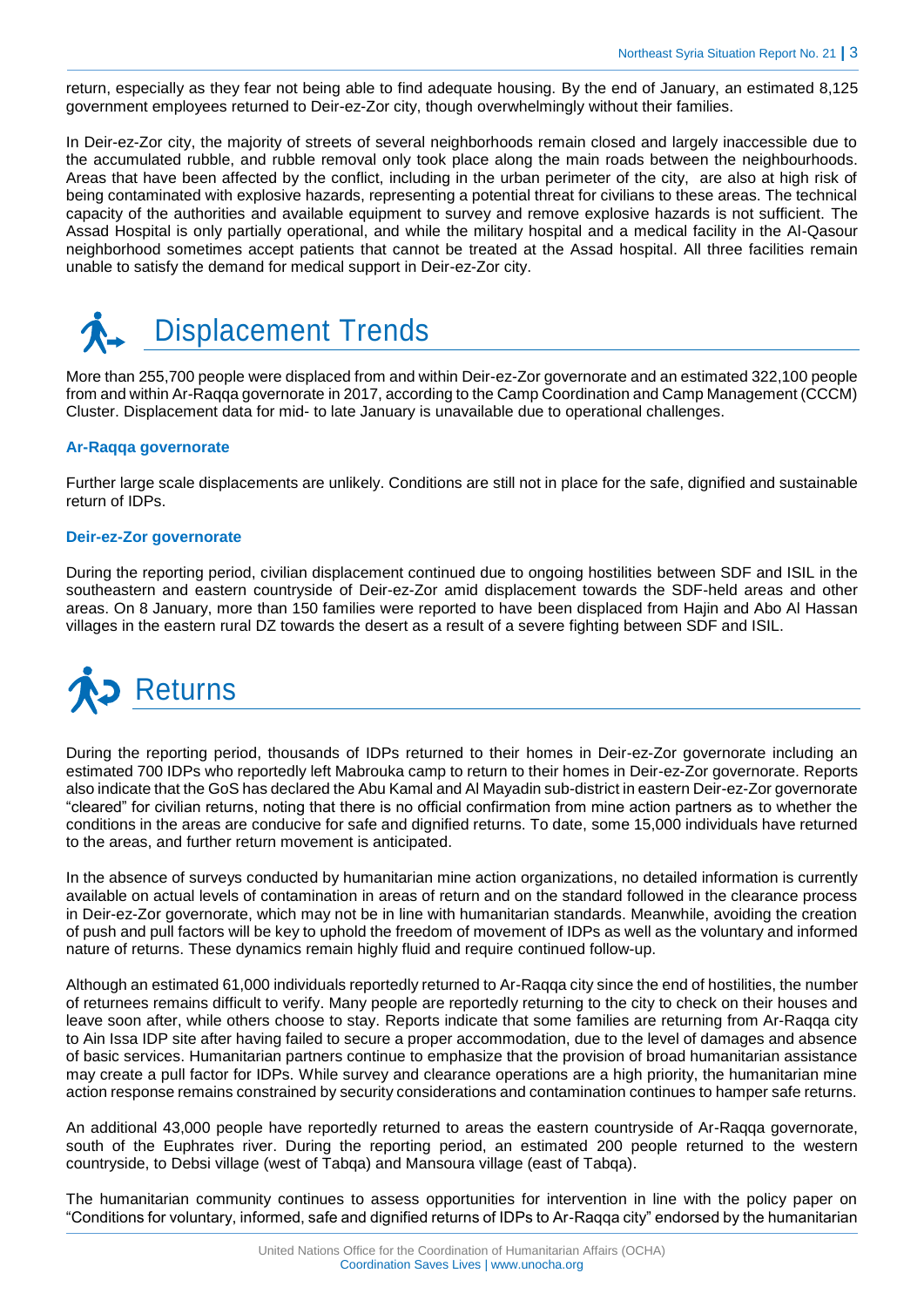leadership, based on which key communication messages have been elaborated at the local level for humanitarian actors to interact with the local population. At the same time, conflicting messaging and initiatives have been received by local civil and military entities, including site administration, regarding IDP return movements. While return trends are picking up, there were allegations that local entities have sometimes actively discouraged return movements while allowing returns to certain areas, including by declaring them 'free of explosive hazards' and enabling IDPs to register for returns. Humanitarian mine action organizations continue to warn that all areas affected by the conflict in Ar-Raqqa city remain unsafe for civilians, particularly as the survey and clearance efforts that are taking place are limited to roads and critical infrastructure and do not include residential areas, which are expected to remain highly contaminated.



Displacement trends have reportedly decreased from the height of the past months, but new arrivals to the various IDP sites – largely women and children - are still recorded from the areas in southeastern and eastern Deir-ez-Zor (particularly Abu Kamal). Return continues to be presented by the camp authorities as a viable option; however, these areas still experience active hostilities as well as asymmetric attacks from ISIL, putting the lives of the civilians at risk. Regrettably, the dynamics of the IDP journey reveal that exploitative smuggling mechanisms remain a modality for civilians to travel to the SDF forces checkpoints and onward to the IDP sites.

While displacements have decreased compared to previous months, the overall protection situation in the numerous IDP sites remains problematic. Several sites are still above their absorption capacity, notably Areesha and Ain Issa sites, and conditions remains dire, exposing population with specific needs, notably women, girls and boys, to various protection risks. There is an urgent need to improve the gender-sensitive character of infrastructure and facilities, particularly WASH facilities - to deter situations of harassment, fear of violence against women and girls, including sexual violence. The distress of women and girls has started to emerge given the relatively increased presence of protection services in the IDP sites. Challenges to address prevention and response to GBV cases are evident, including linked to access, capacity of staff on the ground, and the general socio-cultural environment not conducive to reporting and fueling stigma vis-à-vis the survivors. The protection sector, with its Child Protection and GBV subsectors, has worked with protection actors in the field and designed a series of urgent actions to be taken in this regard. This includes an increased advocacy and exposure of humanitarian staff to principles of GBV mainstreaming; the increase of GBV services – including integrated with reproductive health services to create a conducive environment for women and girls to share their concern; stronger referral mechanisms, particularly between protection, child protection, GBV and health actors in the sites; call to the concerned sectors for improvement of certain facilities, notably sanitation and lighting. Capacity limitations of local protection actors remain a difficult barrier to overcome to respond with the necessary and desired effectiveness.

Reports of cases of recruitment of adolescent males continue to emerge, with interrupted communication between parents and the recruited children soon after. Unfortunately, based on consultations with the male population in the sites, recruitment remains also an expedient for male and adolescents to economically support their displaced or returning families.

In light of the above, protection actors are concerned about the recent bureaucratic requests imposed by the Kurdish local administration that temporarily halted assistance and services in the IDP sites, including much needed protection and health services. While the situation seems to have temporarily improved, the importance of continuous presence is critical to build confidence and trust with the population, reinforce coordination amongst humanitarian actors and strengthen referrals.

Policies of restricted freedom of movement for IDPs in the sites persist. This is not affecting voluntary return movements to areas of origin of IDPs in Raqqa and Deir-ez-Zor, and it is largely not applied to population who are willing to leave the IDP sites towards areas in northwestern Syria or other GoS-controlled areas. However, restrictions remain applicable for the displaced population in the sites who want to travel to areas in Hassakeh Governorate, for private, personal reasons or simply to find hosting opportunities and improve self-reliance. The sponsorship regime reportedly remains in force and IDPs who want to exit temporarily need to signal to the site administration a family member who will stay behind to guarantee future re-entry. Attempt to leave the IDP sites through alternative irregular modalities continue to be reported, including through simulated medical emergencies. Procedures, remain erratic and subject also to the turnover of the site administration. Reportedly, due to non-specified security reasons, in late January the modality of departure from the Ain Issa site was slowed down to two days per week. This is applicable also for families who may want to reunify with their members in other sites in the area.

The handling of confiscated documentation by the site administration has reportedly improved, also thanks to the efforts of the protection teams. In Areesha site, where the situation was most difficult, there is evidence that a better archiving system has been put in place by the site administration, with documents stored according to camp blocks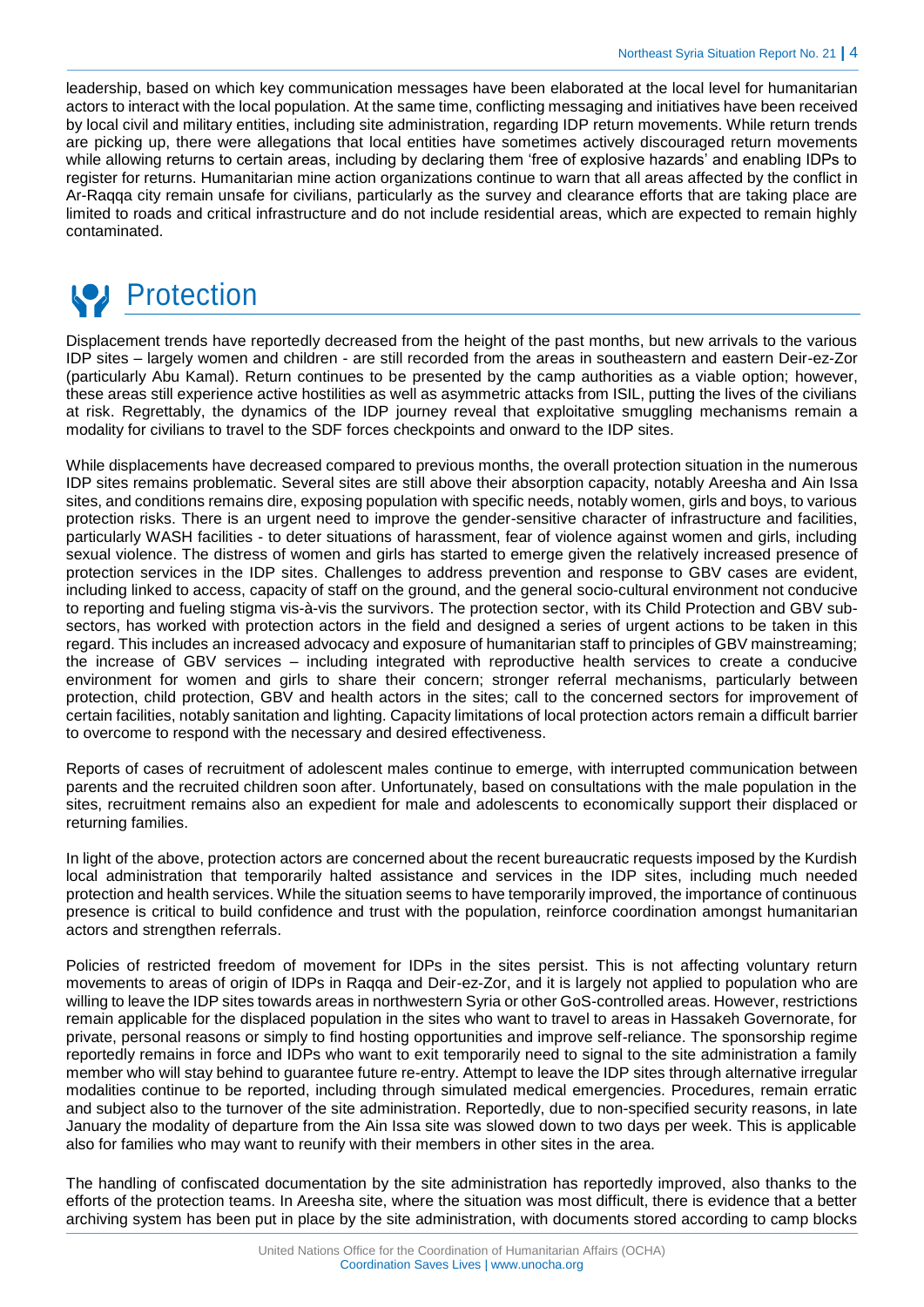and location of the IDPs. The confiscation policy remains nonetheless a serious concern. In the best case, it hinders further departures, or return movements; in the worst case, IDPs may leave the sites to move to onwards destinations in the country without documentation, exposing them to possible security risk. Considering that many IDP families may have already members lacking Syrian personal documentation due to their prolonged residence in ISIL controlled areas, the further loss of official forms of documentation due to confiscation aggravates the situation.

Explosive hazards contamination remains a major protection concern, which continues to hamper humanitarian access, the ability to conduct assessments and challenges the principle of safe return in both Ar-Raqqa and Deir-ez-Zor governorates. The reported increase of blast wounds in Ar-Raqqa city highlights the risks of physical safety around return movements of the civilian population. Based on the adopted policy on the return to Ar-Raqqa city, protection actors supported the elaboration of key messages for the humanitarian community when interacting with the population in the sites, related to safety and the challenges in providing available assistance. The delivery of a humanitarian mine action response also continues in Ar-Raqqa governorate, through the deployment of an integrated mine action response, which includes: 1) Risk education delivered to vulnerable population; 2) Limited emergency survey, marking and clearance of hazardous areas identified by humanitarian partners, local communities and local authorities across accessible areas. Clearance and survey activities is highly prioritized by the humanitarian community as a precondition for the safe return of the population; 3) NGO staff members are receiving explosive hazards risk education training and training of trainers.

### Access

On 18 January, 34 trucks with humanitarian assistance en route to Qamishli were delayed at a checkpoint in Menbij by the local administration, and on 17 January, eight trucks en route to Qamishli were delayed at the Al-Taye checkpoint in Aleppo governorate by GoS forces. The blocking of trucks with humanitarian assistance is a reoccurring issue in northeast Syria, and has impeded the delivery of humanitarian assistance six times prior to these two incidents. The delayed trucks carried more than 40,000 WFP food rations and other commodities bound for the hub in Qamishli were stopped a checkpoint in Aleppo Governorate's Menbij city per the new requirements that cargo be cross-loaded from Syrian to Kurdish trucks. On 24 January, all trucks were released and arrived safely to Qamishli.

The United Nations has dispatched humanitarian assistance to Deir-ez-Zor city by land between 7 September 2017 and 27 January 2018. A total of 74 trucks with United Nations humanitarian assistance have reached Deir-ez-Zor with the following: three trucks with UNFPA medical and WASH items, 39 trucks with UNHCR non-food core relief items, one truck with IOM medical supplies and non-food items, 19 trucks with UNICEF education materials, nutrition and non-food items, nine trucks with WFP food and nutrition items and three trucks with WHO medical supplies. The total number of trucks dispatched is 69 trucks. A security assessment was undertaken in late December 2017 with the facilitation of the Russian Federation.

# **Cross-Cutting Operational Challenges**

Humanitarian actors face significant challenges in responding to needs in northeast Syria. Key challenges include:

- **Access and insecurity**: Access to vulnerable communities, particularly in and around Ar-Raqqa city, remain challenging due to insecurity and explosive contamination.
- **High levels of explosive hazards contamination:** The contamination levels in newly accessible areas is considered very high, particularly in Ar-Raqqa city and on Deir-ez-Zor roads, towns and large population centres as well as in rural areas. Information on contamination remains very limited. This poses a threat both to civilian populations as well as to humanitarian actors aiming to assist them, particularly in the context of increased return movements. A mechanism to demarcate and declare areas cleared and safe for humanitarian actors and the population continues to be necessary.
- **Policy environment**: Humanitarian actors also face challenges related to the policies being implemented by local authorities with regards to the treatment of the displaced population, particularly those subjected to restricted freedom of movement. These policies are contributing to a deteriorating humanitarian situation and are hampering the ability of humanitarian actors to engage beyond life-saving support in certain settings. The intermittent bureaucratic impediments to operate in IDP sites are also of concern for humanitarian actors as it hinders planning and implementation. In addition, any protracted interruption of humanitarian assistance and services in the IDP sites may create push factors for IDPs to return to areas of Ar-Raqqa and Deir-ez-Zor governorates where their safety can be at risk.